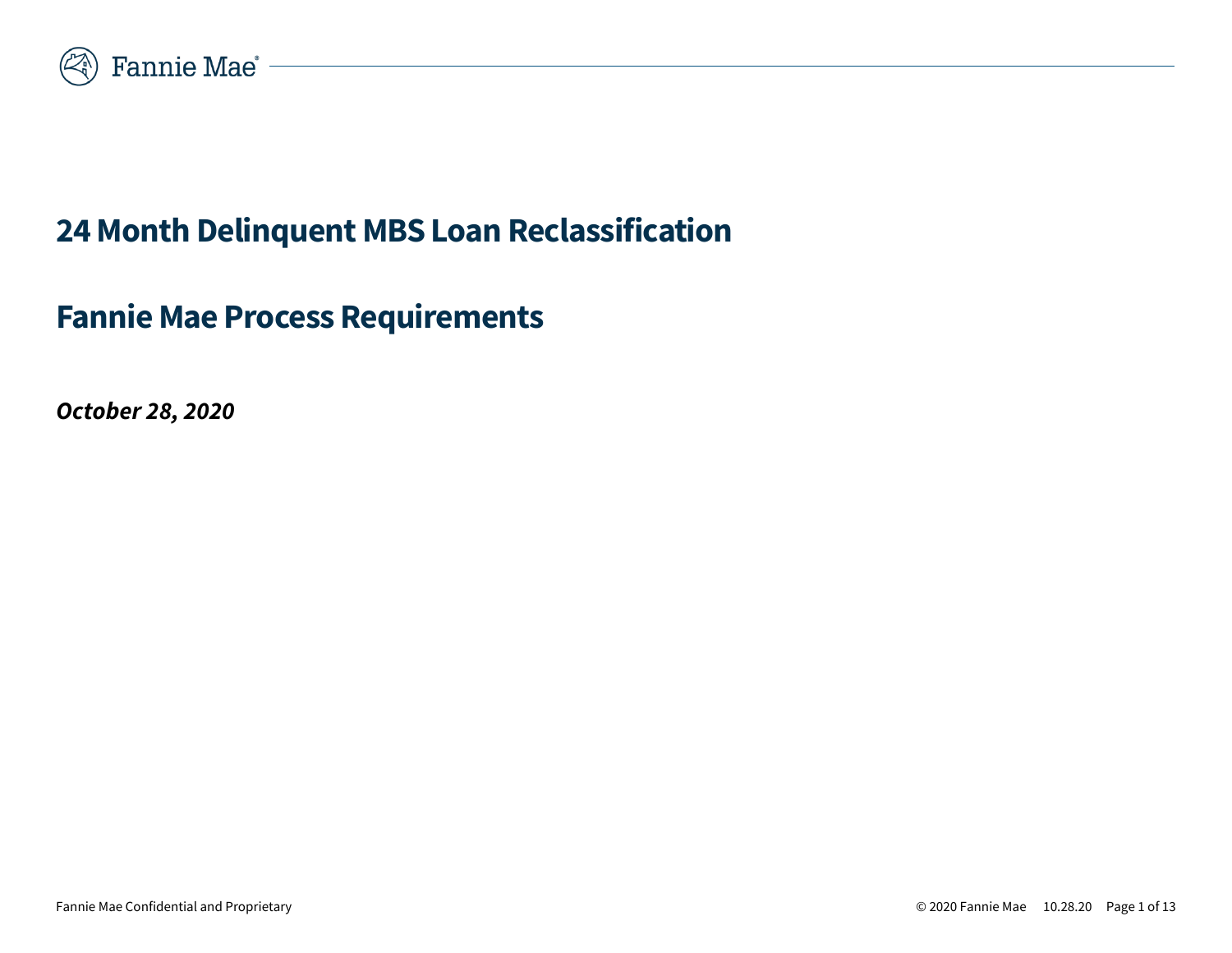## **Table of Contents**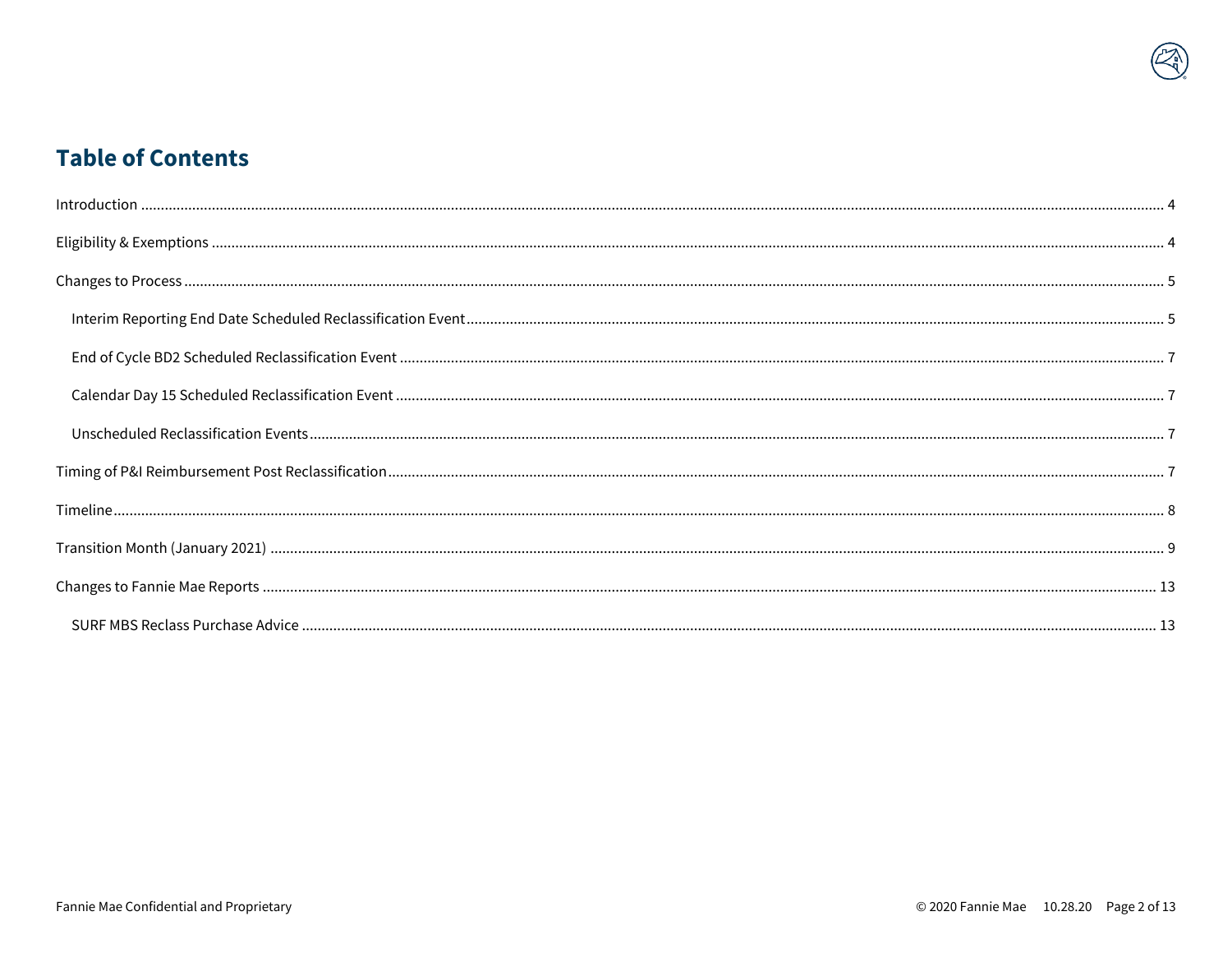| <b>Document Change History</b> |                         |                    |  |
|--------------------------------|-------------------------|--------------------|--|
| <b>Published Date</b>          | <b>Modified Section</b> | <b>Description</b> |  |
|                                |                         |                    |  |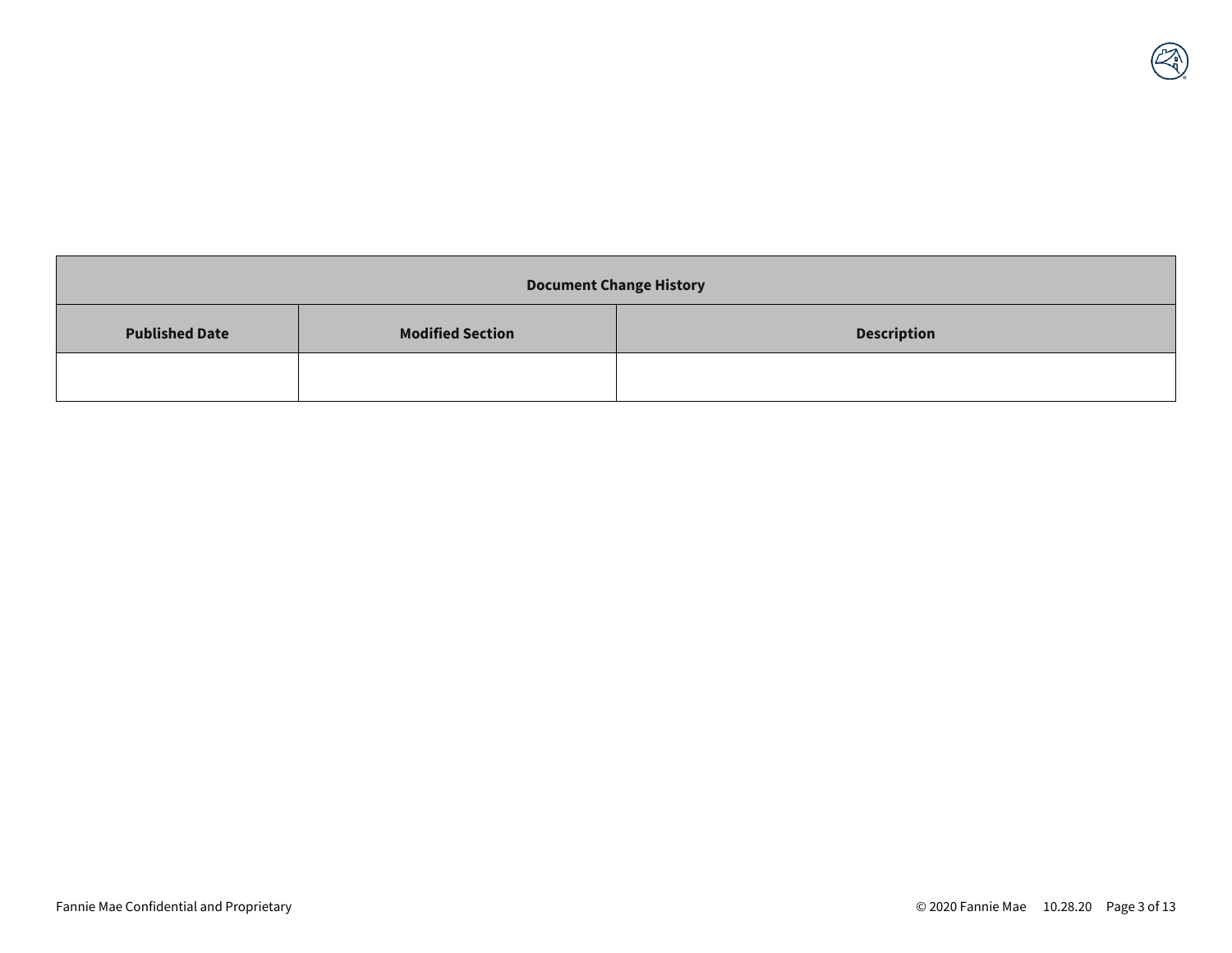### <span id="page-3-0"></span>**Introduction**

Currently, Fannie Mae will generally select for reclassification special servicing option MBS mortgage loans when the mortgage loan is four consecutive months delinquent as measured by the LPI date. These mortgage loans include those for which Fannie Mae have the entire foreclosure loss risk and those for which Fannie Mae shares the foreclosure loss risk with the servicer, with Fannie Mae having the responsibility for marketing the acquired property. Fannie Mae will reclassify an MBS mortgage loan that satisfies its selection criteria as an actual/actual remittance type portfolio mortgage loan. However, PFP mortgage loans with an original scheduled/scheduled remittance type will remain a scheduled/scheduled remittance type even after being removed from the pool.

FHFA has directed Fannie Mae and Freddie Mac to implement loan buy-out policies establishing 24 months of borrower delinquency as the trigger for requiring that the delinquent loan is bought out of any MBS pool into which it has been securitized.

As announced in the Lender Letter LL-2020-13 (published September 30, 2020), Fannie Mae, in alignment with Freddie Mac, will change the trigger for automatic reclassification of MBS loans from 4 consecutive months delinquent to 24 consecutive months delinquent (measured by LPI date). The new timeframe will apply to outstanding single-family pools and newly issued single-family pools and will first be reflected when January 2021 factors are released on the fourth business day in February 2021.

*Note: Servicers will remain responsible for only advancing four consecutive scheduled P&I payments in the event of borrower delinquency* for scheduled/Scheduled loans for which Fannie Mae bears the Foreclosure Loss Risk*.*

# <span id="page-3-1"></span>**Eligibility & Exemptions**

Generally, Fannie Mae will select special servicing option delinquent MBS mortgage loans for reclassification when the mortgage loan is twenty-four months delinquent, as measured by the LPI date. Special servicing option loans are those for which Fannie Mae has the entire foreclosure loss risk and those for which Fannie Mae and the servicer share the foreclosure loss risk, with Fannie Mae having the responsibility for marketing the acquired property—Fannie Mae will reclassify a mortgage loan that satisfies its selection criteria as an actual/actual remittance type portfolio mortgage loan (however, PFP mortgage loans with an original scheduled/scheduled remittance type and actual/actual will remain a scheduled/ scheduled and actual/actual remittance type respectively even after being removed from the pool).

This practice will be subject to the following exceptions where the timing of the removal of a mortgage loan may be earlier than when the mortgage loan is 24 months delinquent. A mortgage loan that is:

- paid in full, or where the related lien is released or charged-off;
- repurchased by a seller/servicer under applicable selling and servicing requirements;
- entering a permanent modification, which generally requires it to be removed from the MBS pool. During any modification trial period, the loan will remain in the MBS until the trial period ends;
- subject to a short sale or Mortgage Release; or
- referred to foreclosure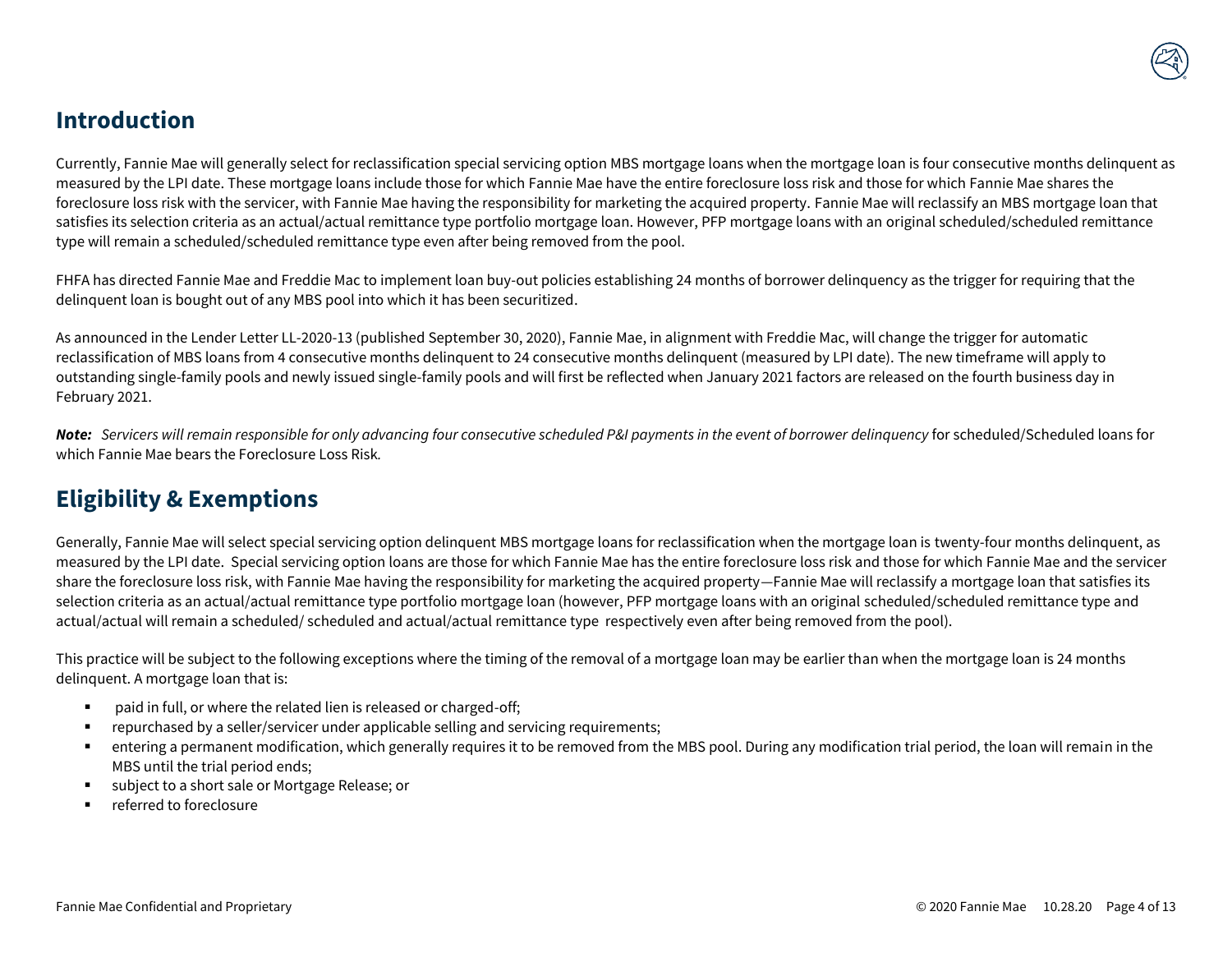## <span id="page-4-0"></span>**Changes to Process**

Fannie Mae's selection criteria for reclassifying mortgage loans changes from 4 consecutive months delinquent to 24 consecutive months delinquent (measured by LPI date). However, the timing for reclassification will differ for mortgage loans which the servicer reports as having an active forbearance plan, repayment plan or mortgage loan modification Trial Period Plan, as set forth in F-1-26, Reclassifying or Voluntary Repurchasing an MBS Mortgage Loan (04/20/ 2020).

#### <span id="page-4-1"></span>**Interim Reporting End Date Scheduled Reclassification Event**

Fannie Mae will introduce a new **interim reporting end date (***twenty-second calendar***)** scheduled event for the reclassification of eligible mortgage loans. The calendar day following the **interim reporting end date** of the month, Fannie Mae will reclassify mortgage loans that meet its automatic selection criteria. This new interim reporting end date scheduled reclassification event will also include loans that servicers have reported as subject to Mortgage Release in Review or Foreclosure Referral prior to reaching the 24-month delinquency threshold The day following reclassification, servicers will be notified of reclassified loans via Purchase Advice. Servicers will not be able to deselect loans from or add loans to the new interim reporting end date scheduled reclassification event.

The table below outlines the key actions associated with the Interim Reporting End Date Scheduled reclassification event:

| Step | Action                                                                                                                                                                                                                                                                                                                                                                                                                                                                                                                                                                                                                                                                                            |  |  |
|------|---------------------------------------------------------------------------------------------------------------------------------------------------------------------------------------------------------------------------------------------------------------------------------------------------------------------------------------------------------------------------------------------------------------------------------------------------------------------------------------------------------------------------------------------------------------------------------------------------------------------------------------------------------------------------------------------------|--|--|
| 1    | By the twenty-second calendar* day of the month                                                                                                                                                                                                                                                                                                                                                                                                                                                                                                                                                                                                                                                   |  |  |
|      | Servicers submit monthly LARs by 8 p.m. eastern on CD22<br>After LARs are processed and CD22 interim reporting cycle closes, Fannie Mae determines eligible mortgage loans that meet its automatic selection<br>criteria for reclassification<br>Loans that are 24 consecutive months delinquent<br>Loans that servicers have reported as subject to Mortgage Release in Review or Foreclosure Referral<br>$\circ$<br>Fannie Mae executes the CD22 Interim Reporting End date scheduled reclassification event and removes eligible loans that meet its automatic selection<br>criteria from pools<br>Note: * When CD22 falls on a holiday or weekend, LARs are due on the preceding business day |  |  |
| 2    | <b>Second business day following Reclassification</b>                                                                                                                                                                                                                                                                                                                                                                                                                                                                                                                                                                                                                                             |  |  |
|      | Fannie Mae notifies servicers of reclassified loans via Purchase Advice. For this reclassification event, the Purchase Advice may include new<br>enumerations of the reclass reason code for Mortgage Release and Foreclosure Referral.                                                                                                                                                                                                                                                                                                                                                                                                                                                           |  |  |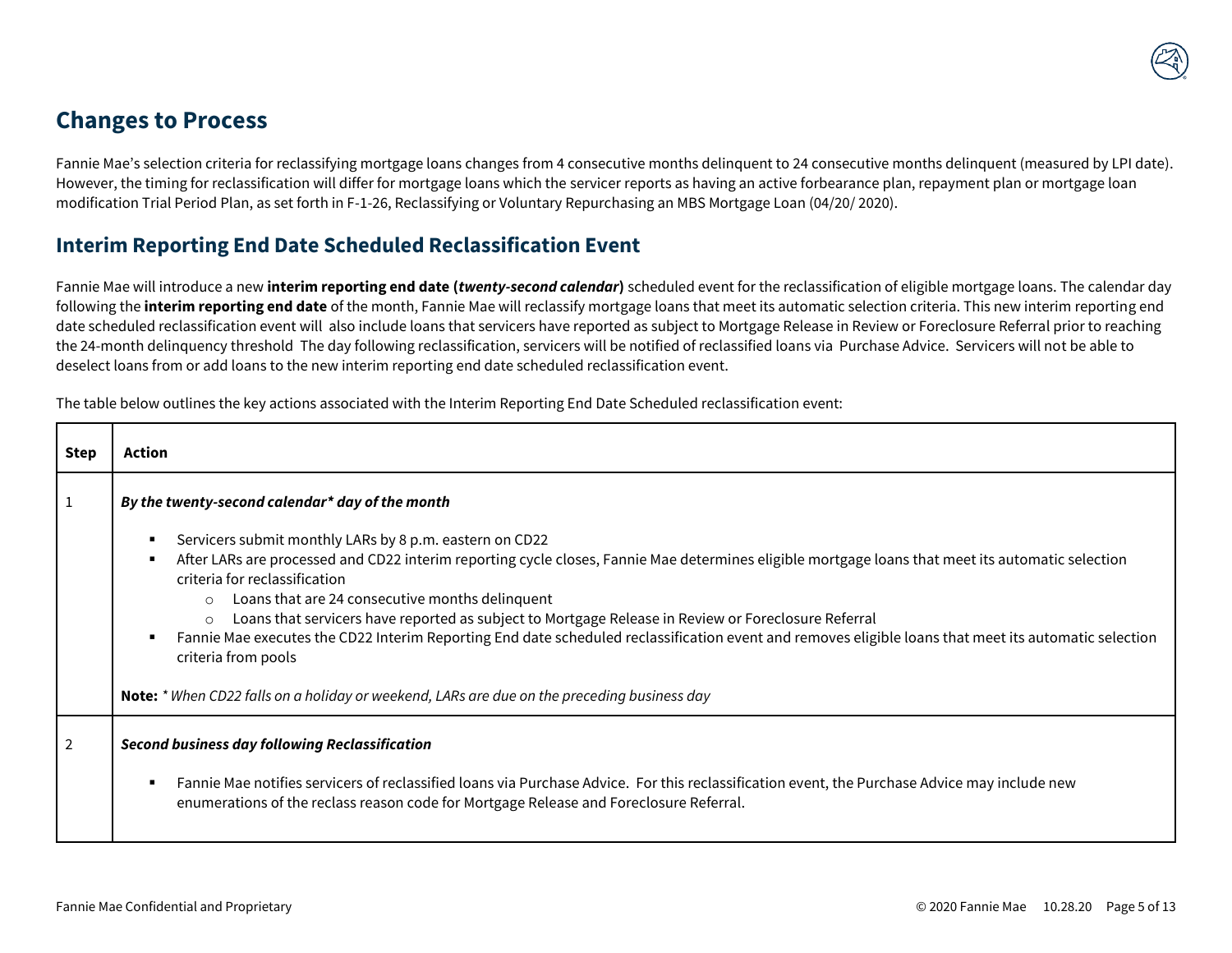| <b>Step</b> | Action                                                                                                                                                                                                                                                                                                                                                                                                                                                                                                                                                                                                                                                                                                                                                                                                                                                                                                                                                                                                                                                                                                                                                                                                                                      |  |  |
|-------------|---------------------------------------------------------------------------------------------------------------------------------------------------------------------------------------------------------------------------------------------------------------------------------------------------------------------------------------------------------------------------------------------------------------------------------------------------------------------------------------------------------------------------------------------------------------------------------------------------------------------------------------------------------------------------------------------------------------------------------------------------------------------------------------------------------------------------------------------------------------------------------------------------------------------------------------------------------------------------------------------------------------------------------------------------------------------------------------------------------------------------------------------------------------------------------------------------------------------------------------------|--|--|
| 3           | By BD1 of the following month                                                                                                                                                                                                                                                                                                                                                                                                                                                                                                                                                                                                                                                                                                                                                                                                                                                                                                                                                                                                                                                                                                                                                                                                               |  |  |
|             | The servicer must follow the steps as outlined in the Servicing Guide A1-3-06, Automatic Reclassification of MBS Mortgage Loans (09/09/2020 and<br>$\blacksquare$<br>Investor Reporting Manual 4-03, Reporting a Mortgage Loan After Modification including but not limited to:<br>adjust the remittance type in their systems to actual/actual and report a LAR reflecting the loan as actual/actual before the BD1<br>$\circ$<br>reflect the remittance type as actual/actual as of the first day of the month in which the reclassification event takes place;<br>O<br>adjust the PTR to include any guaranty fee;<br>O<br>adjust Fannie Mae's required margin to equal the mortgage loan margin less the servicing fee, if applicable; and<br>O<br>adjust the PTR floor and ceiling to equal the lifetime interest rate floor and ceiling less the servicing fee, if applicable.<br>O<br>Report the mortgage loan as an actual/actual remittance type, including any activity that occurred for a reclassified mortgage loan, in<br>$\circ$<br>compliance with the reporting time frames outlined in the Investor Reporting Manual<br>Use the same Fannie Mae loan number that applied to the mortgage loan when it was in the MBS pool |  |  |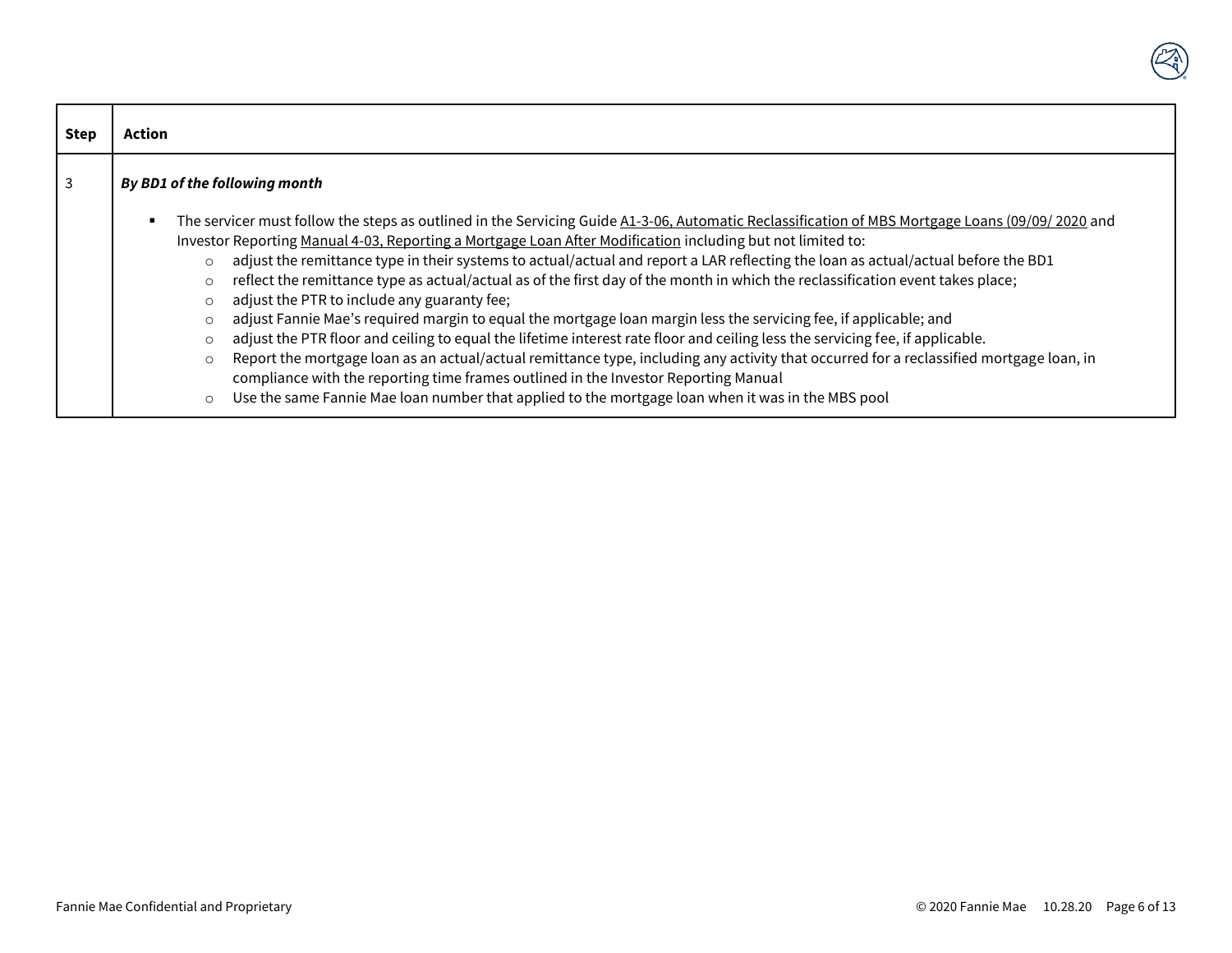#### <span id="page-6-0"></span>**End of Cycle BD2 Scheduled Reclassification Event**

Fannie Mae's automatic selection criteria for existing BD2 End of Cycle scheduled reclassification event for reclassifying mortgage loans changes from 4 consecutive months delinquent to 24 consecutive months delinquent (measured by LPI date). However, Fannie Mae's guidance for reporting a reclassified MBS mortgage loan is unchanged. Servicers should continue to follow the guidelines outlined in section A1-3-06, Automatic Reclassification of MBS Mortgage Loans (09/09/2020) of the Servicing Guide.

#### <span id="page-6-1"></span>**Calendar Day 15 Scheduled Reclassification Event**

Fannie Mae's process for existing HSSN (CD15) scheduled reclassification event is unchanged. Servicer should continue to follow the process outlined in section Chapter D2- 3, Fannie Mae's Home Retention and Liquidation Workout Options, Chapter E-2, Managing Bankruptcy Proceedings and Chapter F-1, Servicing Guide Procedures of the Servicing Guide.

#### <span id="page-6-2"></span>**Unscheduled Reclassification Events**

Fannie Mae's process for Unscheduled reclassification event remains unchanged. At its discretion, upon servicer request, Fannie Mae may execute unscheduled reclassification events from the fourth business day up until the twenty-first calendar day to reclassify certain MBS mortgage loans; servicers will be notified of the reclassified mortgage loans via MBS Reclassification Purchase Advice.

# <span id="page-6-3"></span>**Timing of P&I Reimbursement Post Reclassification**

Fannie Mae's timing and process for P&I advance reimbursement remains unchanged. Generally, Fannie Mae would reimburse P&I advances within two business days post reclassification.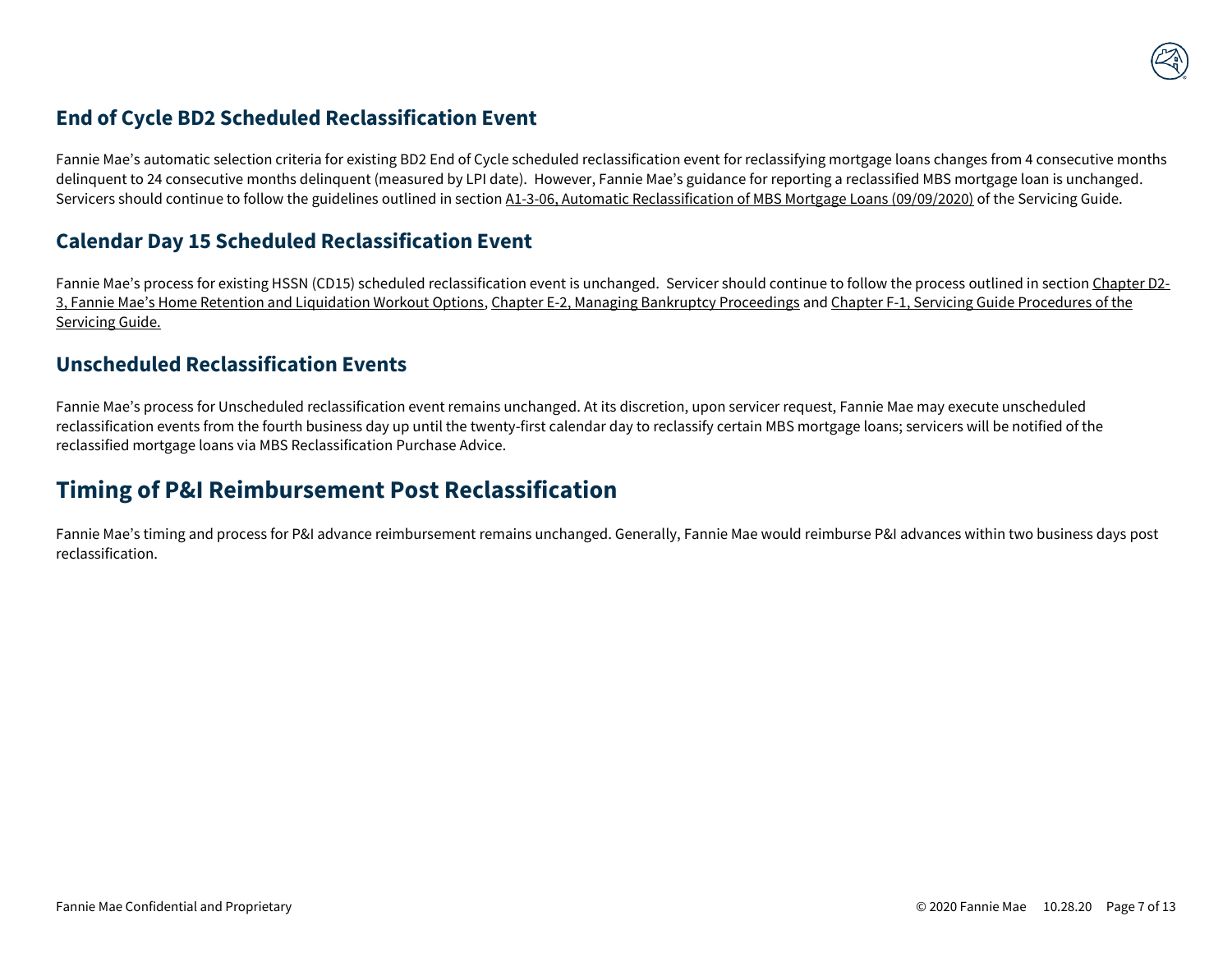## <span id="page-7-0"></span>**Timeline**

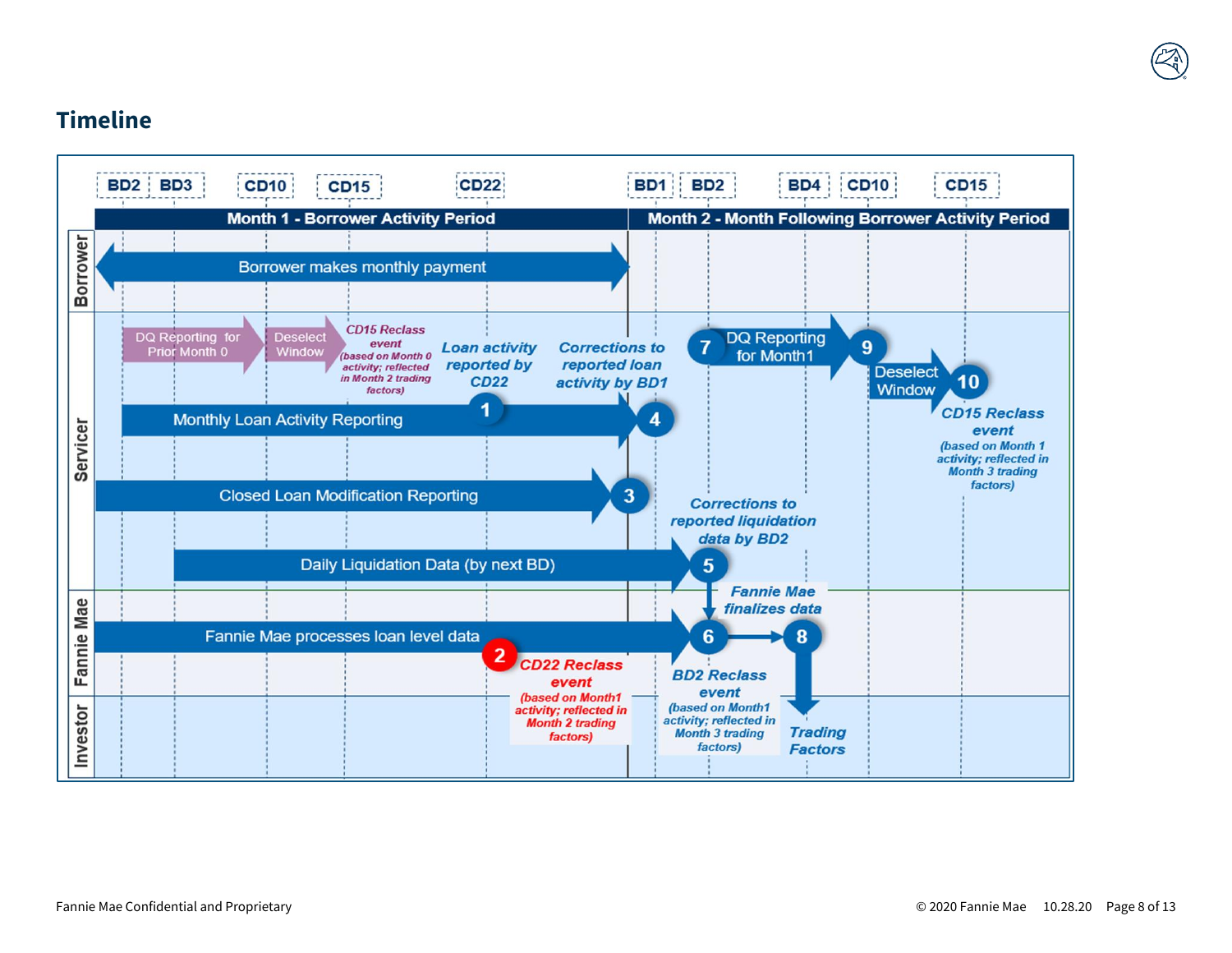- 1. Servicers submit monthly LARs by the 22nd calendar day.
- 2. After LARs are processed and CD22 closes, Fannie Mae identifies eligible mortgage loans that meet its automatic selection criteria, executes the CD22 reclassification event, and notifies servicers of reclassified loans.
- 3. Servicers submit closed loan modification data between the 1st and last calendar day (non-pooled loans only).
- 4. Servicers correct monthly LARs and report additional loan activity by the 1st business day.
- 5. Servicers submit removal transactions daily as they occur, by the following business day.
- 6. Fannie Mae finalizes data for the reporting period on the 2nd business day. Fannie Mae identifies eligible mortgage loans that meet its automatic selection criteria, executes the BD2 reclassification event after the reporting cycle closes, and notifies servicers of reclassified loans.
- 7. Servicers submit and correct monthly delinquency reports for Month 1 between the 2nd business day and 10th calendar day of Month 2.
- 8. Fannie Mae publishes trading factors for investors on the 4th business day.
- 9. Servicers may submit loans to be excluded from the HSSN CD15 reclassification process between the 11th and 15th calendar days.
- 10. After the HSSN window closes on CD15, Fannie Mae executes the reclassification event for MBS mortgage loans that have not been deselected and notifies servicers of reclassified loans.

### <span id="page-8-0"></span>**Transition Month (January 2021)**

The transition month (TM) is January 2021 when the threshold for requiring that the delinquent loan is bought out of any MBS pool changes from 4 months of borrower delinquency to 24 months of borrower delinquency. The table on the following pages outlines key milestones in the Transition Month.

| <b>Step</b> | <b>Key Milestone</b>                                                                                                                                                                                            | 24 Month Delinquent Loan Buyout<br>For January 2021 TM - (February Remittance Activity)                                                                                                                                                                                                                                                                                                                                                                                                                                                                                                                                                                                                                                                           |
|-------------|-----------------------------------------------------------------------------------------------------------------------------------------------------------------------------------------------------------------|---------------------------------------------------------------------------------------------------------------------------------------------------------------------------------------------------------------------------------------------------------------------------------------------------------------------------------------------------------------------------------------------------------------------------------------------------------------------------------------------------------------------------------------------------------------------------------------------------------------------------------------------------------------------------------------------------------------------------------------------------|
| $\vert$ 1   | Tuesday 1/5/2021<br>(Jan BD2)<br>Loan Activity Reporting Cycle closed<br>$\bullet$<br>for December 2020 activity for all<br>loans<br>End of Cycle (BD2) Scheduled<br>$\bullet$<br><b>Reclassification Event</b> | For the first time, Fannie Mae will use 24 months as the delinquency threshold to identify eligible MBS mortgage loans<br>that meet its automatic reclassification selection criteria. The January BD2 scheduled reclassification event will not<br>include loans that servicers have reported as subject to a Mortgage Release (i.e., deed in-lieu of foreclosure) prior to<br>reaching the 24-month delinquency threshold or eligible loans that servicers have reported as referred to foreclosure<br>prior to reaching the 24-month delinguency threshold.<br>Fannie Mae will execute the BD2 reclassification event after the reporting cycle closes and notify servicers of<br>reclassified loans via MBS Reclassification Purchase Advice. |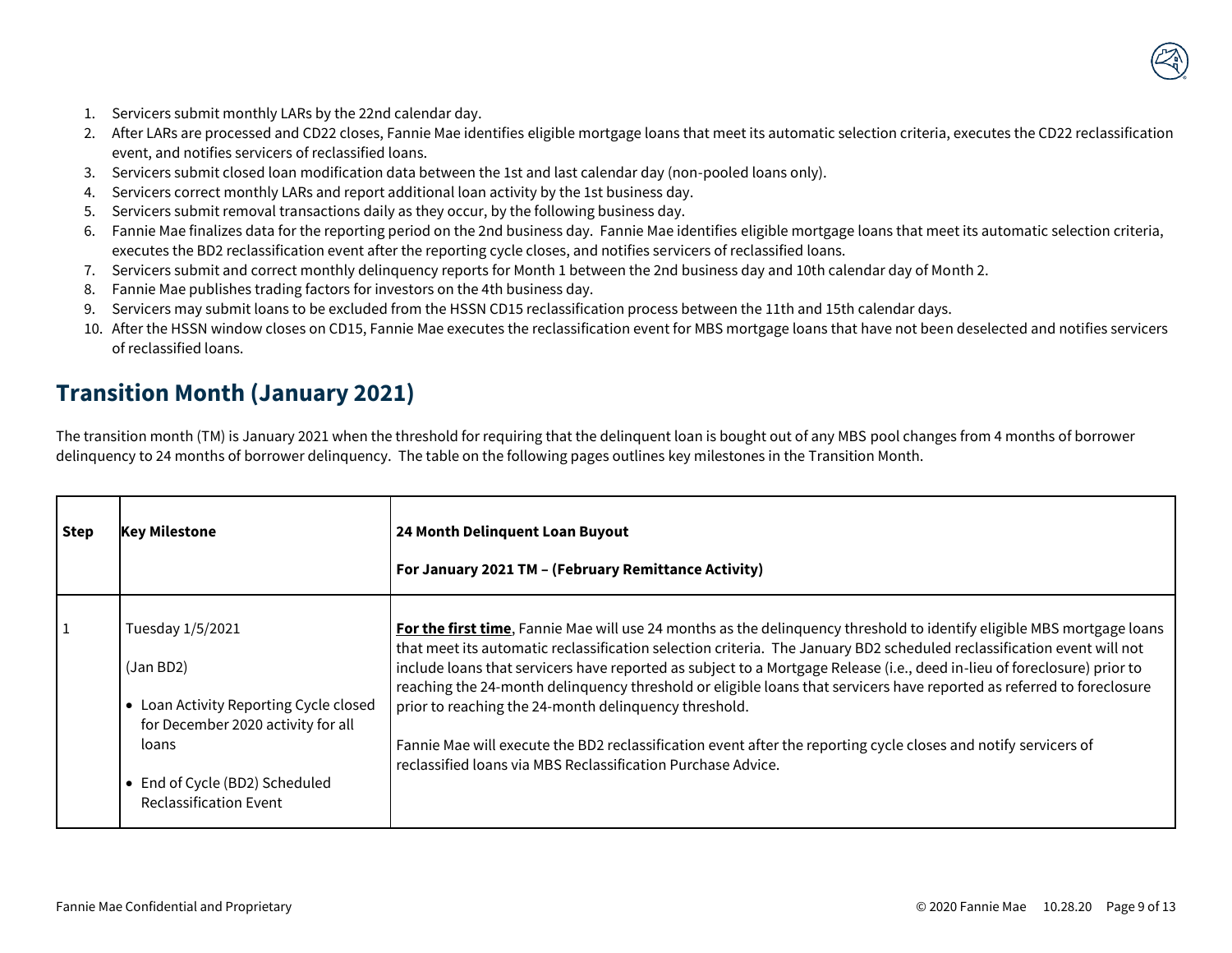| <b>Step</b>    | <b>Key Milestone</b>                                                                                            | 24 Month Delinquent Loan Buyout<br>For January 2021 TM - (February Remittance Activity)                                                                                                                                                                                                                                                                                                                                                                                                                                                                                                |
|----------------|-----------------------------------------------------------------------------------------------------------------|----------------------------------------------------------------------------------------------------------------------------------------------------------------------------------------------------------------------------------------------------------------------------------------------------------------------------------------------------------------------------------------------------------------------------------------------------------------------------------------------------------------------------------------------------------------------------------------|
| $\overline{2}$ | Tuesday 1/5/2021 - Monday 1/11/2021<br>$(Jan BD2 - Jan CD11)$<br>• Monthly Delinquency reporting<br>through AMN | Servicers will submit and correct monthly delinguency reporting                                                                                                                                                                                                                                                                                                                                                                                                                                                                                                                        |
| 3              | Thursday 1/7/2021<br>(Jan BD4)<br>• MBS Reclassification Purchase Advice<br>for Jan BD2 Reclassification Event  | Servicers will have access to the MBS Reclassification Purchase Advice with details for eligible mortgage loans that<br>were reclassified using the 24-month delinquency threshold.<br>The January BD4 occurrence of the MBS Reclassification will not include eligible mortgage loans that servicers have<br>reported as subject to a Mortgage Release (i.e., deed in-lieu of foreclosure) prior to reaching the 24-month delinquency<br>threshold or eligible loans that servicers have reported as referred to foreclosure prior to reaching the 24-month<br>delinquency threshold. |
| 4              | Tuesday 1/12/2021 - Friday 1/15/2021<br>(Jan CD12 - Jan CD15)<br>• HSSN Deselection Window                      | Fannie Mae will post the Eligible for Deselection Report on HSSN<br>Servicers will deselect loans in HSSN to exclude from the CD15 reclassification event                                                                                                                                                                                                                                                                                                                                                                                                                              |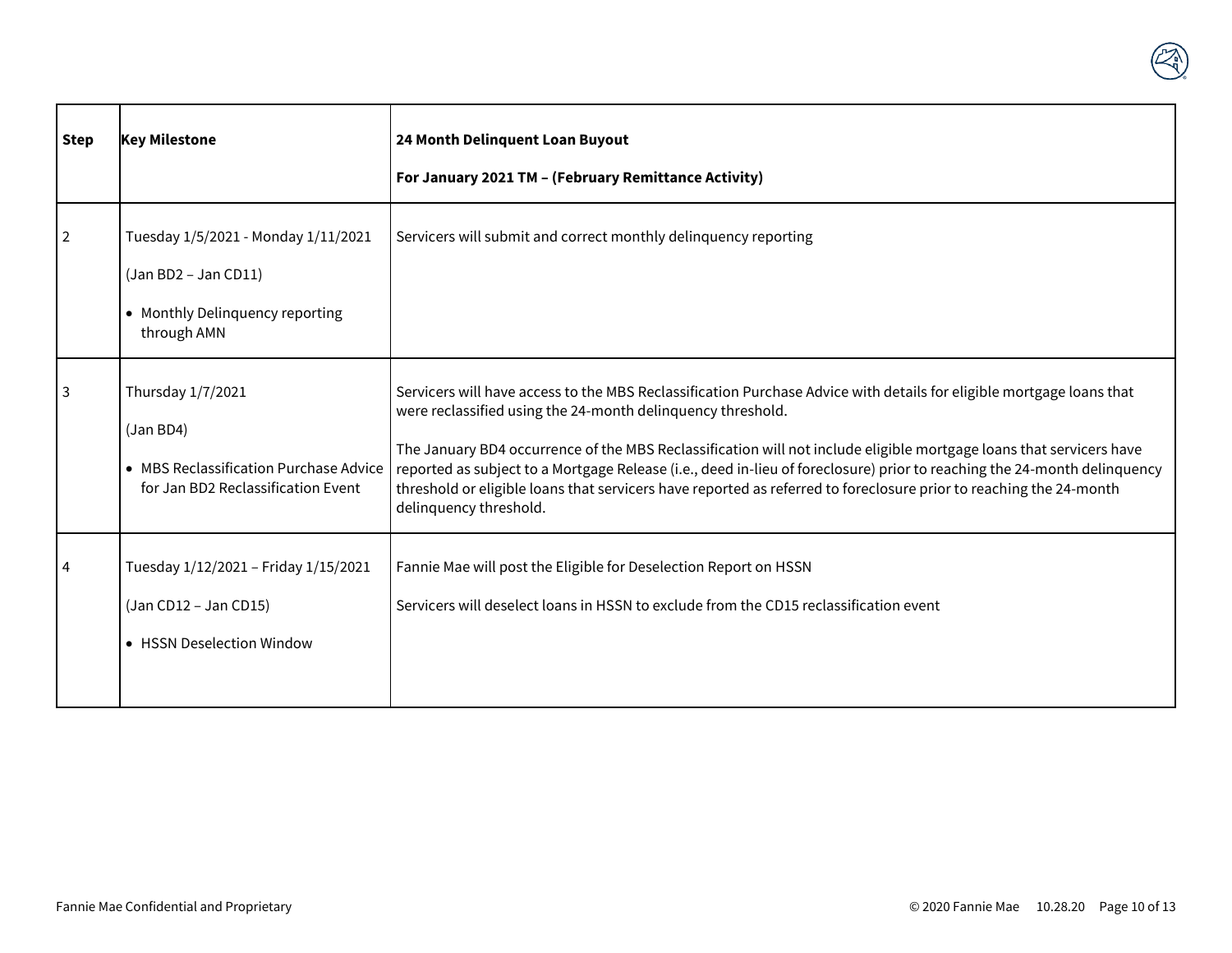| <b>Step</b> | <b>Key Milestone</b>                                                                                                                     | 24 Month Delinquent Loan Buyout<br>For January 2021 TM - (February Remittance Activity)                                                                                                                                                        |
|-------------|------------------------------------------------------------------------------------------------------------------------------------------|------------------------------------------------------------------------------------------------------------------------------------------------------------------------------------------------------------------------------------------------|
| 5           | Friday 1/15/2021<br>(Jan CD15)<br>• HSSN Deselection Window Closes<br>• HSSN (CD15) Scheduled<br><b>Reclassification Event</b>           | After the HSSN deselection window closes, Fannie Mae executes the HSSN reclassification event to remove loans that<br>have not been deselected from pools and notify servicers of reclassified loans via MBS Reclassification Purchase Advice. |
| l 6         | Saturday 1/16/2021<br>(Jan CD16)<br>• MBS Reclassification Purchase Advice<br>for HSSN (CD15) Scheduled<br><b>Reclassification Event</b> | Servicers will have access to the MBS Reclassification Purchase Advice with details for eligible mortgage loans that<br>were reclassed.                                                                                                        |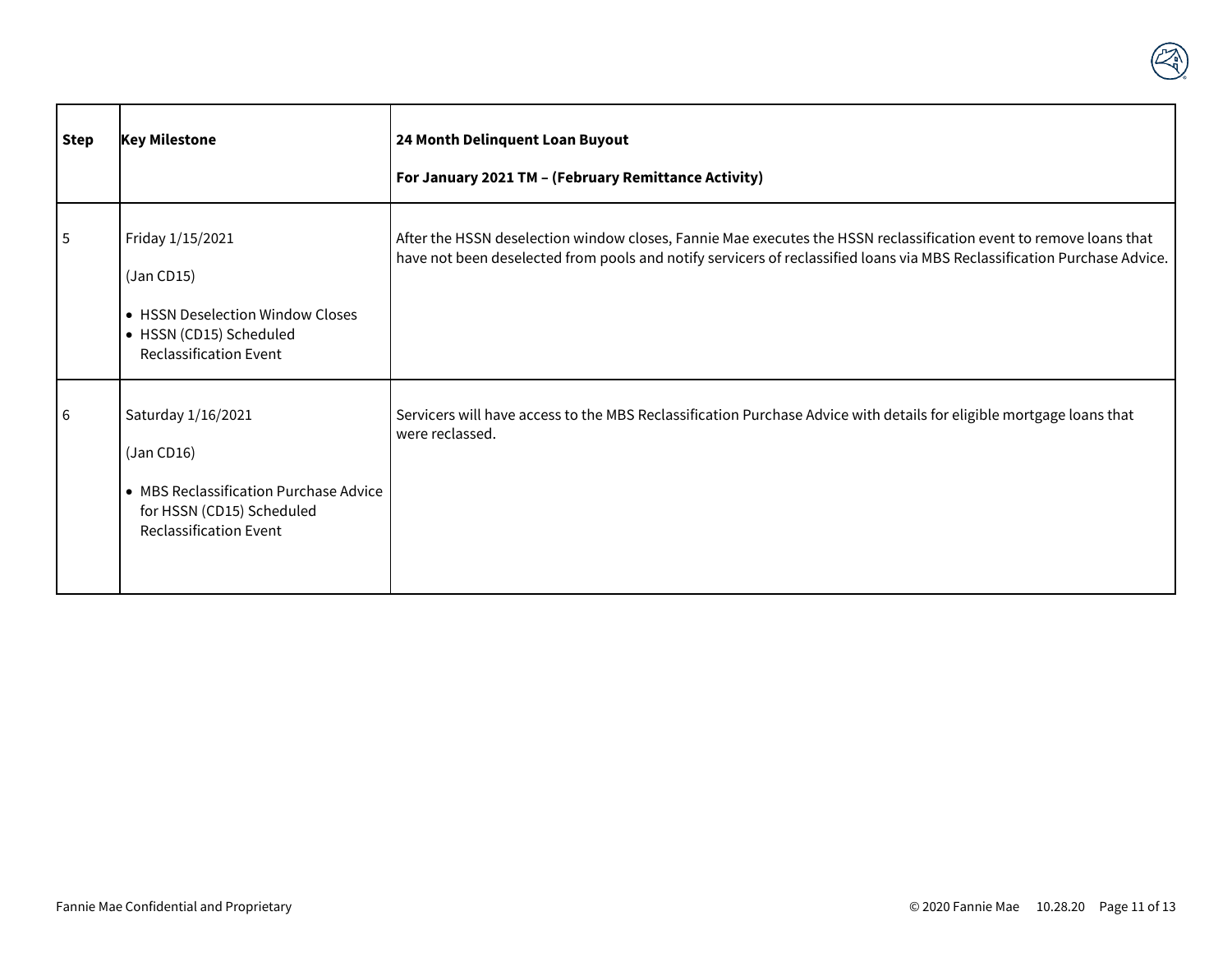

| <b>Step</b> | <b>Key Milestone</b>                                                                                                                                                          | 24 Month Delinquent Loan Buyout                                                                                                                                                                                                                                                                                                                                                                                                                                                                                                                                                                                                                                                                                                                                                                                                                                                                                                                                                                                                                                                                                                                                                                                                                                                                                                                                                                                                                               |  |
|-------------|-------------------------------------------------------------------------------------------------------------------------------------------------------------------------------|---------------------------------------------------------------------------------------------------------------------------------------------------------------------------------------------------------------------------------------------------------------------------------------------------------------------------------------------------------------------------------------------------------------------------------------------------------------------------------------------------------------------------------------------------------------------------------------------------------------------------------------------------------------------------------------------------------------------------------------------------------------------------------------------------------------------------------------------------------------------------------------------------------------------------------------------------------------------------------------------------------------------------------------------------------------------------------------------------------------------------------------------------------------------------------------------------------------------------------------------------------------------------------------------------------------------------------------------------------------------------------------------------------------------------------------------------------------|--|
|             |                                                                                                                                                                               | For January 2021 TM - (February Remittance Activity)                                                                                                                                                                                                                                                                                                                                                                                                                                                                                                                                                                                                                                                                                                                                                                                                                                                                                                                                                                                                                                                                                                                                                                                                                                                                                                                                                                                                          |  |
|             | Friday 1/22/2021<br>(Jan CD22)<br>• Interim Reporting End Date for<br>January 2021 activity<br>• Interim Reporting End Date (CD22)<br><b>Scheduled Reclassification Event</b> | For the first and only time, as part of the January 2021 transition, Fannie Mae will evaluate all eligible loans for<br>January CD22 reclassification that are active and have been reported by servicers as under Mortgage Release in Review<br>or Referred to Foreclosure from January 2020 through January 2021*.<br>For the first time, Fannie Mae will execute the Interim Reporting End Date (CD22) scheduled reclassification event after<br>Interim reporting cycle closes and notify servicers of reclassified loans via MBS Reclassification Purchase Advice.<br>Fannie Mae will use 24 months as the delinquency threshold to identify eligible mortgage loans that meet its automatic<br>reclassification selection criteria.<br>For the first time, the January CD22 scheduled reclassification event will include loans that servicers have reported as<br>subject to a Mortgage Release (i.e., deed in-lieu of foreclosure) prior to reaching the 24-month delinquency threshold<br>and eligible loans that servicers have reported as referred to foreclosure prior to reaching the 24-month delinquency<br>threshold.<br>*Note: Post transition, from February 2021 onwards, Fannie Mae will evaluate eligible loans for the CD22 reclassification<br>event that are active and have been reported by servicers as under Mortgage Release in Review or Referred to Foreclosure<br>from CD23 of the prior month to CD22 of the current month. |  |
| 8           | Monday 1/25/2021<br>(Jan CD25)<br>• MBS Reclassification Purchase Advice<br>for Interim Reporting End Date<br>(CD22) Reclassification Event                                   | For the first time, servicers will have access to the MBS Reclassification Purchase Advice with details for eligible<br>mortgage loans that were reclassified during the Interim Reporting End Date (CD22) Reclassification Event.<br>For the first time, the January CD25 occurrence of the MBS Reclassification will include eligible mortgage loans that<br>servicers have reported as subject to a Mortgage Release (i.e., deed in-lieu of foreclosure) prior to reaching the 24-<br>month delinquency threshold and eligible mortgage loans that servicers have reported as referred to foreclosure prior<br>to reaching the 24-month delinquency threshold.<br>For the first time, post reclassification of S/S SWAP MBS loans on CD22, servicers are expected to adjust the remittance<br>type in their systems to actual/actual and report a LAR reflecting the loan as actual/actual before BD1                                                                                                                                                                                                                                                                                                                                                                                                                                                                                                                                                      |  |